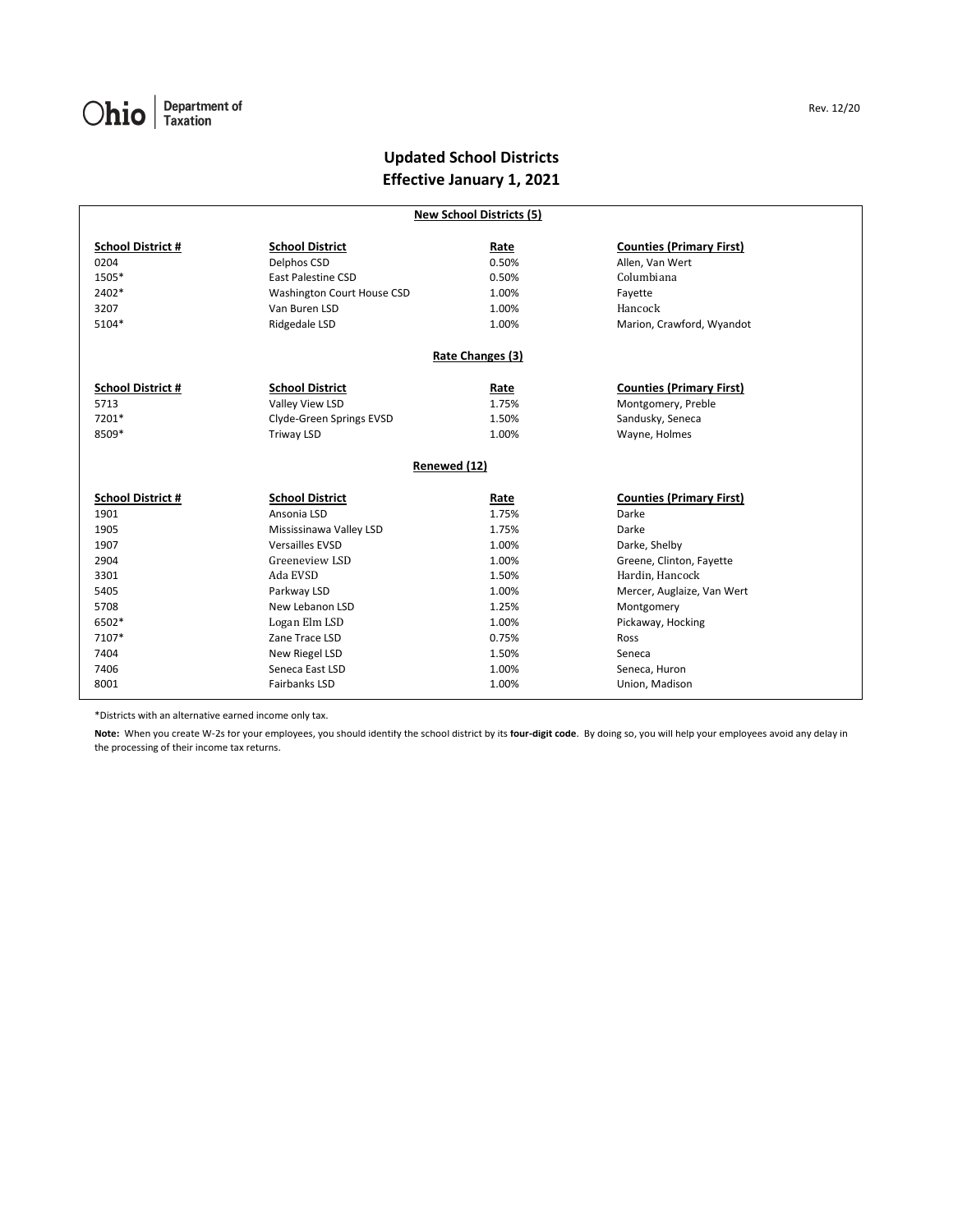## **School Districts With an Income Tax for 2021**

**Bold indicates a newly enacted rate, a rate change for 2021 or a change in the tax type**

| <b>SD#</b> School District Name (and Counties) | Rate |  | Percent   SD# School District Name (and Counties) | Rate | Percent |
|------------------------------------------------|------|--|---------------------------------------------------|------|---------|
|                                                |      |  |                                                   |      |         |
|                                                |      |  |                                                   |      |         |

|      | <b>Earned Income Only Tax Base School Districts</b> |       |                 |      | <b>Earned Income Only Tax Base School Districts</b> |       |                 |
|------|-----------------------------------------------------|-------|-----------------|------|-----------------------------------------------------|-------|-----------------|
| 0501 | Alexander LSD (Athens, Meigs, Vinton)               | .0100 | 1%              | 8706 | Northwood LSD (Wood)                                | .0025 | 14%             |
| 2301 | Amanda-Clearcreek LSD (Fairfield)                   | .0200 | 2%              | 7711 | Norton CSD (Summit)                                 | 0050  | 1/2%            |
| 0502 | Athens CSD (Athens)                                 | .0100 | 1%              | 8504 | Norwayne LSD (Wayne, Medina)                        | 0075  | $\frac{3}{4}$ % |
| 2801 | Berkshire LSD (Geauga)                              | .0100 | 1%              | 5103 | Pleasant LSD (Marion)                               | .0100 | 1%              |
|      |                                                     |       |                 |      |                                                     |       |                 |
| 2302 | Berne Union LSD (Fairfield, Hocking)                | .0200 | 2%              | 5104 | Ridgedale LSD (Marion, Crawford, Wyandot)           | .0100 | 1%              |
| 5501 | Bethel LSD (Miami)                                  | .0075 | $\frac{3}{4}\%$ | 5105 | River Valley LSD (Marion, Morrow)                   | 0100  | 1%              |
| 7502 | Botkins LSD (Shelby, Auglaize)                      | .0125 | 1¼%             | 4604 | Riverside LSD (Logan, Shelby)                       | .0150 | 1½%             |
| 5901 | Cardington-Lincoln LSD (Morrow, Marion)             | 0075  | $\frac{3}{4}\%$ | 0908 | Ross LSD (Butler)                                   | .0125 | 1¼%             |
| 5401 | Celina CSD (Mercer)                                 | .0100 | 1%              | 5008 | Sebring LSD (Mahoning)                              | 0100. | 1%              |
| 8501 | Chippewa LSD (Wayne)                                | .0100 | 1%              | 3118 | Southwest LSD (Hamilton, Butler)                    | .0075 | 3⁄4%            |
| 6501 | Circleville CSD (Pickaway)                          | .0075 | $\frac{3}{4}\%$ | 0604 | St Mary's CSD (Auglaize)                            | .0100 | 1%              |
| 7001 | Clear Fork Valley LSD (Richland, Knox)              | .0100 | 1%              | 6503 | Teays Valley LSD (Pickaway, Fairfield, Franklin)    | .0150 | 1½%             |
| 1402 | Clinton-Massie LSD (Clinton, Greene, Warren)        | .0050 | 1/2%            | 6806 | Tri-County North LSD (Preble, Darke,<br>Montgomery) | 0100  | 1%              |
| 5204 | Cloverleaf LSD (Medina)                             | .0125 | 1¼%             | 8509 | Triway LSD (Wayne, Holmes)                          | .0100 | 1%              |
| 7201 | Clyde-Green Springs EVSD (Sandusky, Seneca)         | .0150 | 1½%             | 5509 | Troy CSD (Miami)                                    | .0150 | 1½%             |
| 1704 | Crestline EVSD (Crawford, Richland)                 | .0025 | 1⁄4%            | 2308 | Walnut Township LSD (Fairfield)                     | .0175 | 1%%             |
| 1505 | East Palestine CSD (Columbiana)                     | .0050 | $\frac{1}{2}$ % | 2402 | <b>Washington Court House CSD (Fayette)</b>         | .0100 | 1%              |
| 8702 | Eastwood LSD (Wood)                                 | .0100 | 1%              | 3907 | Willard CSD (Huron, Crawford)                       | .0075 | 3⁄4%            |
| 8603 | Edon-Northwest LSD (Williams)                       | .0100 | 1%              | 7107 | Zane Trace LSD (Ross)                               | .0075 | $\frac{3}{4}\%$ |
| 5101 | Elgin LSD (Marion, Delaware, Hardin)                | 0075  | $\frac{3}{4}$ % |      |                                                     |       |                 |
| 0404 | Geneva Area CSD (Ashtabula)                         | .0125 | 1¼%             |      |                                                     |       |                 |
| 7203 | Gibsonburg EVSD (Sandusky, Wood)                    | .0100 | 1%              |      |                                                     |       |                 |
| 8503 | Green LSD (Wayne)                                   | .0050 | 1/2%            |      |                                                     |       |                 |
| 3603 | Greenfield EVSD (Highland, Fayette, Ross)           | .0125 | 1¼%             |      |                                                     |       |                 |
| 0302 | Hillsdale LSD (Ashland, Wayne)                      | .0125 | 1¼%             |      |                                                     |       |                 |
| 7403 | Hopewell-Loudon LSD (Seneca)                        | .0050 | 1/2%            |      |                                                     |       |                 |
| 7506 | Jackson Center LSD (Shelby, Auglaize, Logan)        | .0150 | 1½%             |      |                                                     |       |                 |
| 6704 | James A Garfield LSD (Portage)                      | .0150 | 1½%             |      |                                                     |       |                 |
| 4901 | Jefferson LSD (Madison)                             | .0100 | 1%              |      |                                                     |       |                 |
| 4902 | Jonathan Alder LSD (Madison, Franklin, Union)       | .0125 | 1¼%             |      |                                                     |       |                 |
| 2305 | Lancaster CSD (Fairfield)                           | .0150 | 1½%             |      |                                                     |       |                 |
| 6502 | Logan Elm LSD (Pickaway, Hocking)                   | .0100 | 1%              |      |                                                     |       |                 |
| 4904 | Madison Plains LSD (Madison, Fayette, Franklin)     | .0125 | 1¼%             |      |                                                     |       |                 |
| 5504 | Miami East LSD (Miami, Champaign)                   | .0175 | 1%%             |      |                                                     |       |                 |
| 5505 | Milton-Union EVSD (Miami)                           | .0125 | 1¼%             |      |                                                     |       |                 |
| 3902 | Monroeville LSD (Huron, Erie)                       | .0150 | 1½%             |      |                                                     |       |                 |
| 8605 | Montpelier EVSD (Williams)                          | .0125 | 1¼%             |      |                                                     |       |                 |
| 8705 | North Baltimore LSD (Wood, Hancock)                 | .0125 | 1¼%             |      |                                                     |       |                 |
| 4508 | North Fork LSD (Licking, Knox)                      | .0100 | 1%              |      |                                                     |       |                 |
| 1203 | Northeastern LSD (Clark, Champaign)                 | .0100 | 1%              |      |                                                     |       |                 |
| 4509 | Northridge LSD (Licking, Delaware, Knox)            | .0050 | 1/2%            |      |                                                     |       |                 |
| 7612 | Northwest LSD (Stark, Summit, Wayne)                | .0100 | 1%              |      |                                                     |       |                 |
| 1204 | Northwestern LSD (Clark, Champaign)                 | .0100 | 1%              |      |                                                     |       |                 |

|      | <b>Earned Income Only Tax Base School Districts</b> |       |                  |  |  |  |  |  |
|------|-----------------------------------------------------|-------|------------------|--|--|--|--|--|
| 8706 | Northwood LSD (Wood)                                | .0025 | 14%              |  |  |  |  |  |
| 7711 | Norton CSD (Summit)                                 | .0050 | 1/2%             |  |  |  |  |  |
| 8504 | Norwayne LSD (Wayne, Medina)                        | .0075 | $\frac{3}{4}$ %  |  |  |  |  |  |
| 5103 | Pleasant LSD (Marion)                               | .0100 | 1%               |  |  |  |  |  |
| 5104 | Ridgedale LSD (Marion, Crawford, Wyandot)           | .0100 | 1%               |  |  |  |  |  |
| 5105 | River Valley LSD (Marion, Morrow)                   | .0100 | 1%               |  |  |  |  |  |
| 4604 | Riverside LSD (Logan, Shelby)                       | .0150 | 1%%              |  |  |  |  |  |
| 0908 | Ross LSD (Butler)                                   | .0125 | 11⁄4%            |  |  |  |  |  |
| 5008 | Sebring LSD (Mahoning)                              | .0100 | 1%               |  |  |  |  |  |
| 3118 | Southwest LSD (Hamilton, Butler)                    | .0075 | $\frac{3}{4}$ %  |  |  |  |  |  |
| 0604 | St Mary's CSD (Auglaize)                            | .0100 | 1%               |  |  |  |  |  |
| 6503 | Teays Valley LSD (Pickaway, Fairfield, Franklin)    | .0150 | 1½%              |  |  |  |  |  |
|      | Tri-County North LSD (Preble, Darke,                |       |                  |  |  |  |  |  |
| 6806 | Montgomery)                                         | .0100 | 1%               |  |  |  |  |  |
| 8509 | Triway LSD (Wayne, Holmes)                          | .0100 | 1%               |  |  |  |  |  |
| 5509 | Troy CSD (Miami)                                    | .0150 | 1½%              |  |  |  |  |  |
| 2308 | <b>Walnut Township LSD (Fairfield)</b>              | .0175 | $1\frac{3}{4}\%$ |  |  |  |  |  |
| 2402 | <b>Washington Court House CSD (Fayette)</b>         | .0100 | 1%               |  |  |  |  |  |
| 3907 | Willard CSD (Huron, Crawford)                       | .0075 | $\frac{3}{4}$ %  |  |  |  |  |  |
| 7107 | Zane Trace LSD (Ross)                               | .0075 | $\frac{3}{4}$ %  |  |  |  |  |  |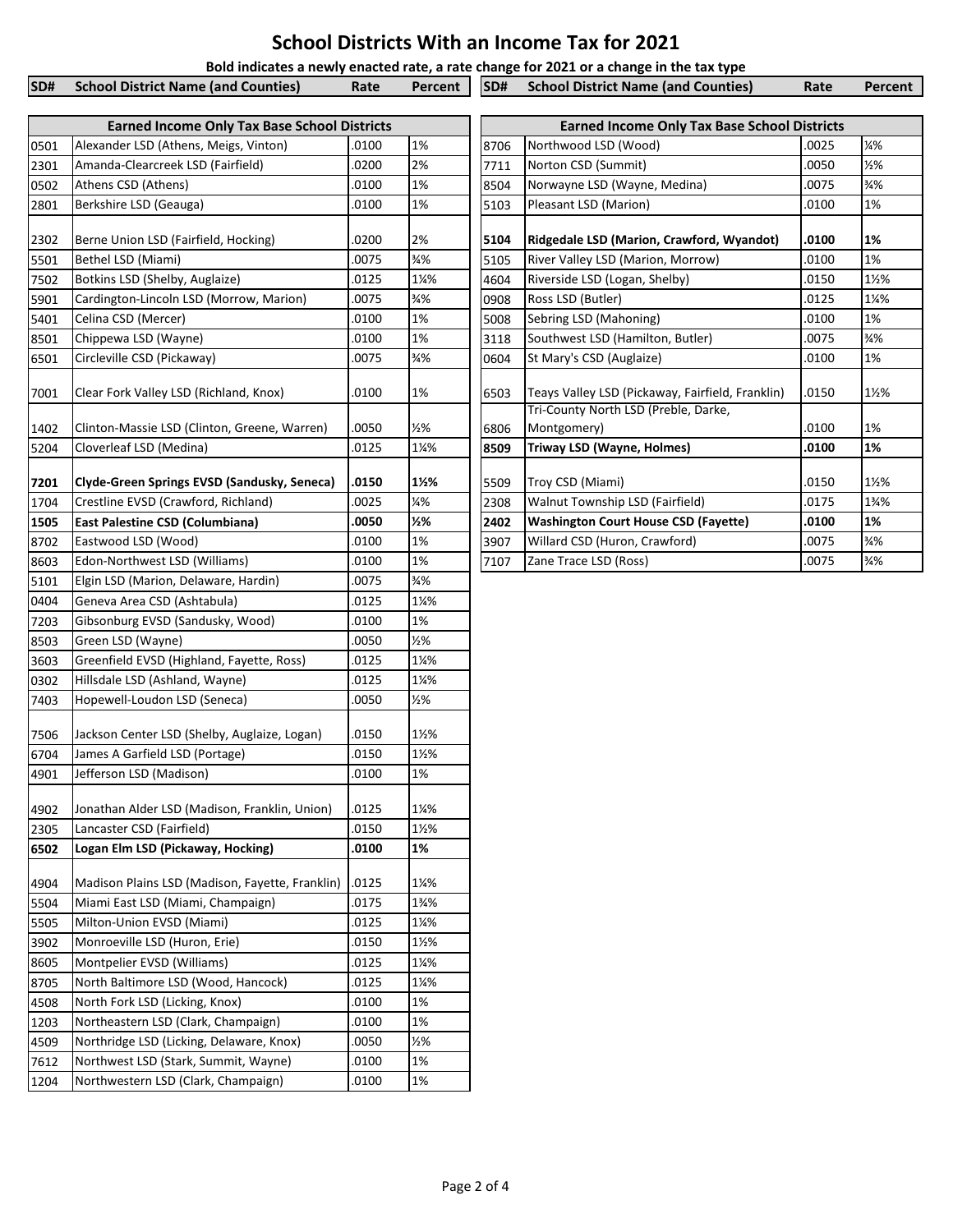## **School Districts With an Income Tax for 2021**

**Bold indicates a newly enacted rate, a rate change for 2021 or a change in the tax type**

| <b>School District Name (and Counties)</b><br>SD# School District Name (and Counties)<br>Percent   SD#<br>Rate<br>Rate<br>Percent |  |  |  |  |
|-----------------------------------------------------------------------------------------------------------------------------------|--|--|--|--|
|                                                                                                                                   |  |  |  |  |

|              | <b>Traditional Tax Base School Districts</b>         |                |                       |              | <b>Traditional Tax Base School Districts</b>                |                |                  |
|--------------|------------------------------------------------------|----------------|-----------------------|--------------|-------------------------------------------------------------|----------------|------------------|
| 3301         | Ada EVSD (Hardin, Hancock)                           | .0150          | 1½%                   | 2602         | Evergreen LSD (Fulton, Lucas)                               | 0150           | 1½%              |
| 7501         | Anna LSD (Shelby)                                    | 0150           | 1½%                   | 8001         | Fairbanks LSD (Union, Madison)                              | .0100          | 1%               |
| 1901         | Ansonia LSD (Darke)                                  | .0175          | 1%%                   | 2903         | Fairborn CSD (Greene, Clark, Montgomery)                    | .0050          | 1/2%             |
|              |                                                      |                |                       |              |                                                             |                |                  |
| 6301         | Antwerp LSD (Paulding)                               | .0150          | $1\frac{1}{2}$ %      | 2304         | Fairfield Union LSD (Fairfield, Hocking, Perry)             | .0200          | 2%               |
| 3201         | Arcadia LSD (Hancock, Seneca)                        | .0100          | 1%                    | 7503         | Fairlawn LSD (Shelby)                                       | .0075          | $\frac{3}{4}\%$  |
| 1902         | Arcanum-Butler LSD (Darke)                           | .0150          | 1½%                   | 7504         | Fort Loramie LSD (Shelby, Darke)                            | .0150          | 1½%              |
| 3202         | Arlington LSD (Hancock)                              | .0125          | 1¼%                   | 5406         | Fort Recovery LSD (Mercer, Darke)                           | .0150          | 1½%              |
| 2001         | Ayersville LSD (Defiance)                            | .0100          | 1%                    | 1903         | Franklin Monroe LSD (Darke, Miami)                          | 0075           | $\frac{3}{4}$ %  |
| 3901         | Bellevue CSD (Huron, Erie, Sandusky, Seneca)         | .0050          | 1/2%                  | 7202         | Fremont CSD (Sandusky)                                      | .0125          | 1¼%              |
| 2501         | <b>Bexley CSD (Franklin)</b>                         | 0075           | $\frac{3}{4}$ %       | 2603         | Gorham Fayette LSD (Fulton)                                 | .0100          | 1%               |
| 2101         | Big Walnut LSD (Delaware)                            | .0075          | $\frac{3}{4}$ %       | 1305         | Goshen LSD (Clermont, Warren)                               | .0100          | 1%               |
| 2303         | Bloom-Carroll LSD (Fairfield)                        | 0125           | 1¼%                   | 4501         | Granville EVSD (Licking)                                    | .0075          | $\frac{3}{4}$ %  |
| 0203         | Bluffton EVSD (Allen, Hancock)                       | .0050          | 1/2%                  | 2904         | Greeneview LSD (Greene, Clinton, Fayette)                   | .0100          | 1%               |
| 8701         | Bowling Green CSD (Wood, Henry)                      | 0050.          | 1/2%                  | 1904         | Greenville CSD (Darke)                                      | .0050          | 1/2%             |
| 5502         | Bradford EVSD (Miami, Darke, Shelby)                 | .0175          | 1%%                   | 3302         | Hardin Northern LSD (Hardin, Hancock)                       | .0175          | 1%%              |
| 8601         | Bryan CSD (Williams)                                 | .0100          | 1%                    | 7505         | Hardin-Houston LSD (Shelby)                                 | .0075          | $\frac{3}{4}$ %  |
|              | Buckeye Central LSD (Crawford, Huron, Richland,      |                |                       |              |                                                             |                |                  |
| 1701         | Seneca)                                              | .0150          | 1½%                   | 2004         | Hicksville EVSD (Defiance)                                  | .0150          | 1½%              |
|              | Buckeye Valley LSD (Delaware, Marion, Morrow,        |                |                       |              |                                                             |                |                  |
| 2102<br>2502 | Union)<br>Canal Winchester LSD (Franklin, Fairfield) | .0100          | 1%<br>$\frac{3}{4}$ % | 5902<br>3604 | Highland LSD (Morrow, Delaware)<br>Hillsboro CSD (Highland) | .0050          | 1/2%<br>1%       |
| 8801         | Carey EVSD (Wyandot, Seneca)                         | 0075           | 1%                    | 3501         | Holgate LSD (Henry)                                         | .0100          | 1½%              |
| 8301         | Carlisle LSD (Warren, Montgomery)                    | 0100.<br>.0100 | 1%                    | 6903         | Jennings LSD (Putnam)                                       | .0150<br>.0075 | $\frac{3}{4}$ %  |
| 2902         | Cedar Cliff LSD (Greene, Clark)                      | .0125          | 1¼%                   | 4503         | Johnstown-Monroe LSD (Licking, Delaware)                    | .0100          | 1%               |
| 4201         | Centerburg LSD (Knox, Delaware, Licking)             | .0075          | $\frac{3}{4}$ %       | 6904         | Kalida LSD (Putnam)                                         | .0100          | 1%               |
| 2002         | Central LSD (Defiance, Williams)                     | .0125          | 1¼%                   | 3303         | Kenton CSD (Hardin, Wyandot)                                | .0100          | 1%               |
|              |                                                      |                |                       |              |                                                             |                |                  |
| 1303         | Clermont-Northeastern LSD (Clermont, Brown)          | .0100          | 1%                    | 7204         | Lakota LSD (Sandusky, Seneca, Wood)                         | .0150          | 1½%              |
| 5402         | Coldwater EVSD (Mercer)                              | .0050          | 1/2%                  | 6905         | Leipsic LSD (Putnam)                                        | .0075          | $\frac{3}{4}\%$  |
| 1703         | Colonel Crawford LSD (Crawford)                      | .0125          | 1¼%                   | 3502         | Liberty Center LSD (Henry, Fulton)                          | .0175          | 1%%              |
| 1502         | Columbiana EVSD (Columbiana, Mahoning)               | .0100          | 1%                    | 2306         | Liberty Union-Thurston LSD (Fairfield)                      | .0175          | 1%%              |
| 6901         | Columbus Grove LSD (Putnam, Allen)                   | .0100          | 1%                    | 3205         | Liberty-Benton LSD (Hancock)                                | .0075          | $\frac{3}{4}$ %  |
| 6902         | Continental LSD (Putnam)                             | .0100          | 1%                    | 4506         | Licking Valley LSD (Licking, Muskingum)                     | .0100          | 1%               |
| 3203         | Cory-Rawson LSD (Hancock)                            | .0175          | 1%%                   | 4903         | London CSD (Madison)                                        | .0100          | 1%               |
|              |                                                      |                |                       |              | Loudonville-Perrysville EVSD (Ashland, Holmes,              |                |                  |
| 5503         | Covington EVSD (Miami)                               | .0200          | 2%                    | 0303         | Knox, Richland)                                             | .0125          | 1¼%              |
| 1503         | Crestview LSD (Columbiana)                           | .0100          | 1%                    | 0905         | Madison LSD (Butler)                                        | .0050          | 1/2%             |
| 8101         | Crestview LSD (Van Wert)                             | .0100          | 1%                    | 3206         | McComb LSD (Hancock, Putnam, Wood)                          | .0150          | 1½%              |
| 8502         | Dalton LSD (Wayne)                                   | .0075          | $\frac{3}{4}$ %       | 1102         | Mechanicsburg EVSD (Champaign, Madison)                     | .0150          | 1½%              |
| 4202         | Danville LSD (Knox, Holmes)                          | .0150          | 1½%                   | 8604         | Millcreek-West Unity LSD (Williams)                         | .0100          | 1%               |
| 2003         | Defiance CSD (Defiance, Paulding)                    | .0050          | 1/2%                  | 6906         | Miller City-New Cleveland LSD (Putnam)                      | .0125          | 1¼%              |
| 0204         | Delphos CSD (Allen, Van Wert)                        | .0050          | $\frac{1}{2}$ %       | 0601         | Minster LSD (Auglaize, Darke, Mercer, Shelby)               | .0100          | 1%               |
| 6803         | Eaton CSD (Preble)                                   | .0150          | 1½%                   | 1905         | Mississinawa Valley LSD (Darke)                             | .0175          | 1%%              |
| 8602         | Edgerton LSD (Williams, Defiance)                    | .0100          | 1%                    | 8802         | Mohawk LSD (Wyandot, Crawford, Seneca)                      | .0100          | 1%               |
| 8703         | Elmwood LSD (Wood, Hancock)                          | .0125          | 1¼%                   | 5903         | Mount Gilead EVSD (Morrow)                                  | .0150          | $1\frac{1}{2}\%$ |
|              |                                                      |                |                       |              |                                                             |                |                  |